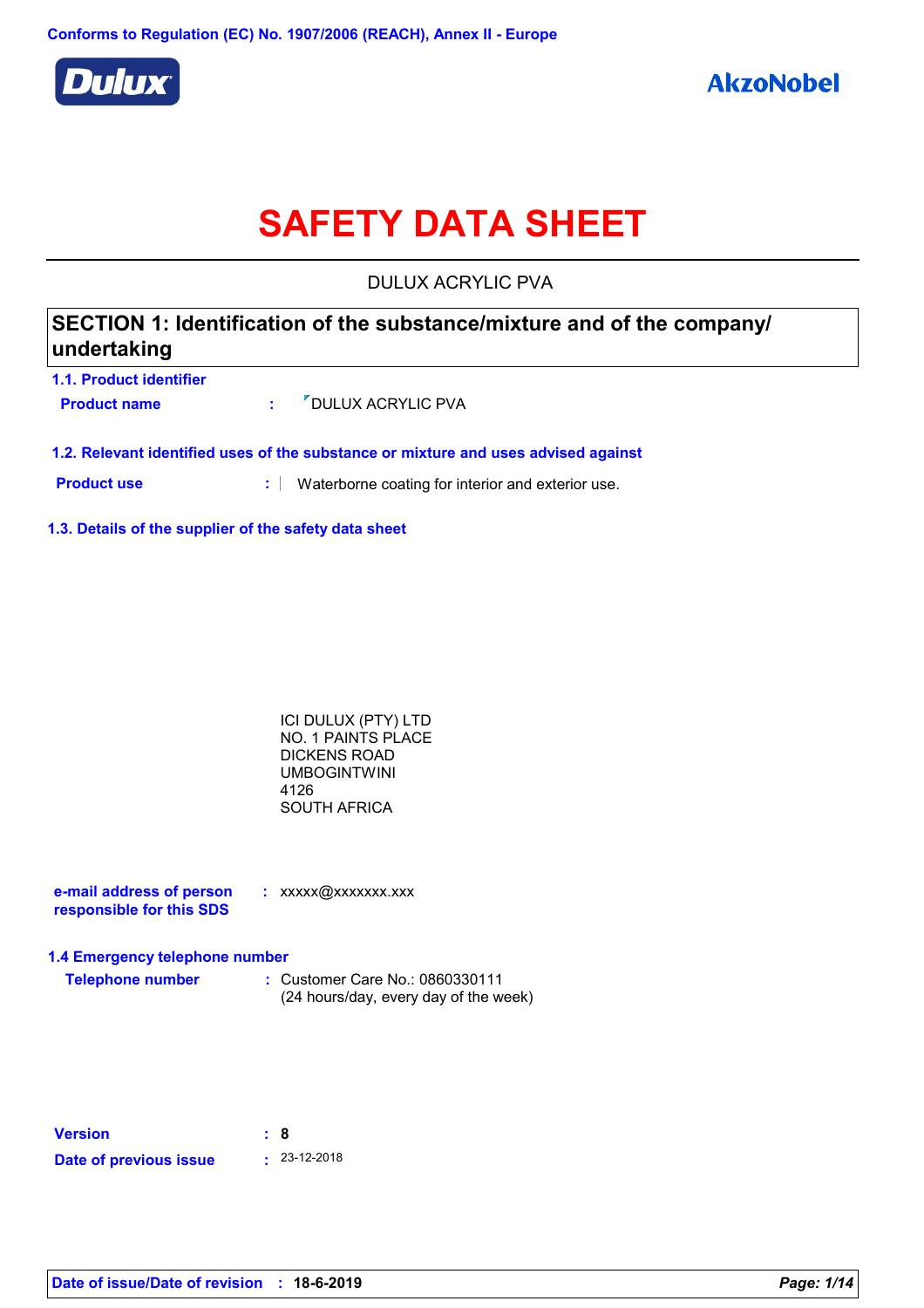# **SECTION 2: Hazards identification**

### **Classification according to Regulation (EC) No. 1272/2008 [CLP/GHS] 2.1 Classification of the substance or mixture Product definition : Mixture**

Skin Sens. 1, H317

The product is classified as hazardous according to Regulation (EC) 1272/2008 as amended.

| <b>Ingredients of unknown</b><br>toxicity |         |
|-------------------------------------------|---------|
| Ingredients of unknown<br>ecotoxicity     | $: 0\%$ |

See Section 16 for the full text of the H statements declared above.

See Section 11 for more detailed information on health effects and symptoms.

### **2.2 Label elements**

**Hazard pictograms :**



| <b>Signal word</b>                                                                                                                                       | : Warning                                                                                                                    |
|----------------------------------------------------------------------------------------------------------------------------------------------------------|------------------------------------------------------------------------------------------------------------------------------|
| <b>Hazard statements</b>                                                                                                                                 | : H317 - May cause an allergic skin reaction.                                                                                |
| <b>Precautionary statements</b>                                                                                                                          |                                                                                                                              |
| <b>General</b>                                                                                                                                           | : P102 - Keep out of reach of children.<br>P101 - If medical advice is needed, have product container or label at hand.      |
| <b>Prevention</b>                                                                                                                                        | : P262 - Do not get in eyes, on skin, or on clothing.                                                                        |
| <b>Response</b>                                                                                                                                          | P312 - Call a POISON CENTER or doctor/physician if you feel unwell.                                                          |
| <b>Storage</b>                                                                                                                                           | Not applicable.                                                                                                              |
| <b>Disposal</b>                                                                                                                                          | : P501 - Dispose of contents and container in accordance with all local, regional,<br>national or international regulations. |
| <b>Hazardous ingredients</b>                                                                                                                             | $\mathcal{Q}(M)$ IT/MIT(3:1)                                                                                                 |
| <b>Supplemental label</b><br>elements                                                                                                                    | : Not applicable.                                                                                                            |
| <b>Annex XVII - Restrictions</b><br>on the manufacture,<br>placing on the market and<br>use of certain dangerous<br>substances, mixtures and<br>articles | : Not applicable.                                                                                                            |
| <b>Special packaging requirements</b>                                                                                                                    |                                                                                                                              |
| <b>Containers to be fitted</b><br>with child-resistant<br>fastenings                                                                                     | : Not applicable.                                                                                                            |
| <b>Tactile warning of danger</b>                                                                                                                         | : Not applicable.                                                                                                            |
| <b>2.3 Other hazards</b>                                                                                                                                 |                                                                                                                              |
| <b>Voluntary label element</b><br>(CEPE)                                                                                                                 | : Contains methylisothiazolinone                                                                                             |
| Other hazards which do<br>not result in classification                                                                                                   | : None known.                                                                                                                |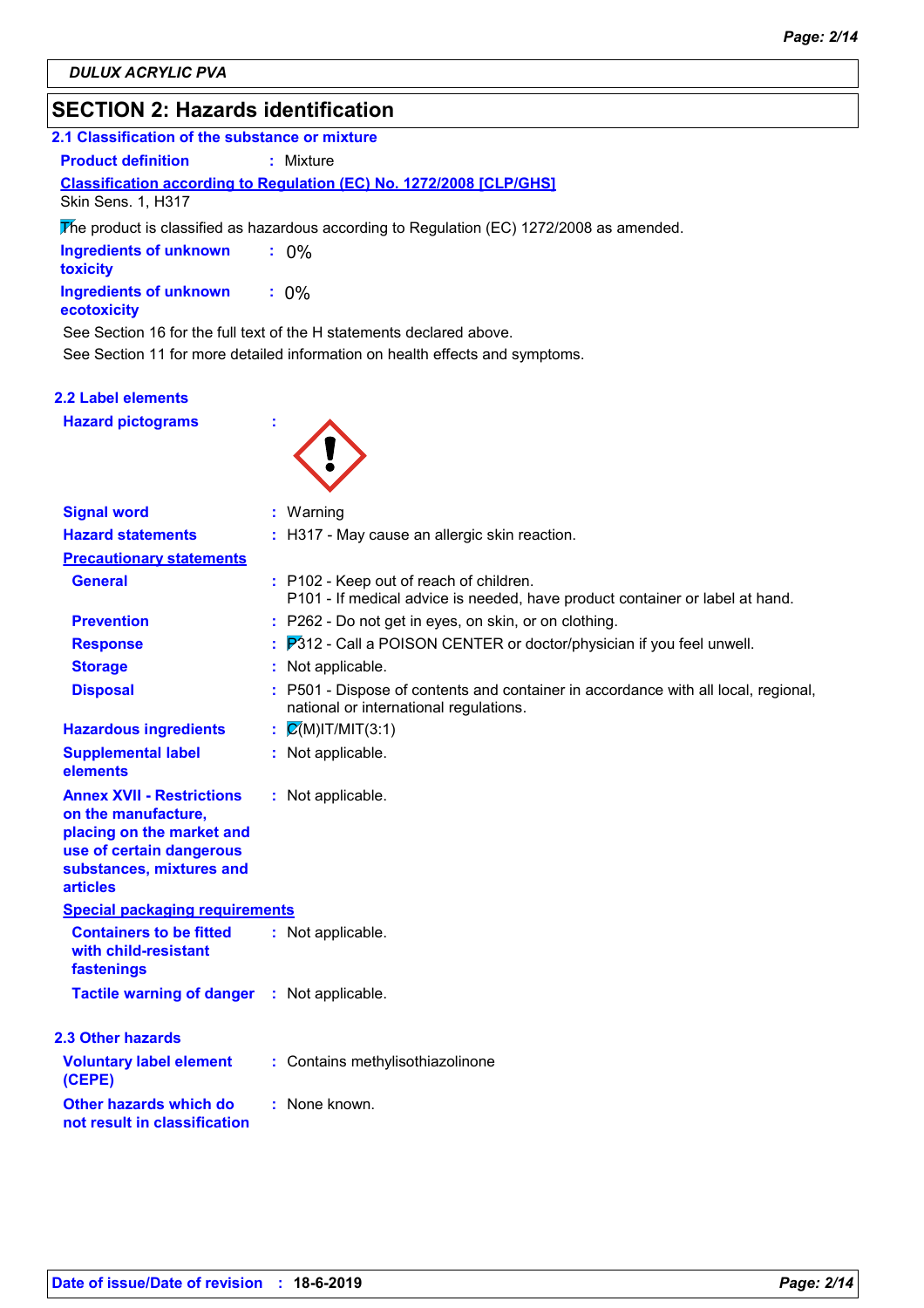# **SECTION 3: Composition/information on ingredients**

| <b>3.2 Mixtures</b>            | Mixture                                                                                  |               |                                                                                                                                                                                                 |             |
|--------------------------------|------------------------------------------------------------------------------------------|---------------|-------------------------------------------------------------------------------------------------------------------------------------------------------------------------------------------------|-------------|
| <b>Product/ingredient name</b> | <b>Identifiers</b>                                                                       | $\frac{9}{6}$ | <b>Regulation (EC) No.</b><br>1272/2008 [CLP]                                                                                                                                                   | <b>Type</b> |
| $\mathcal{Q}(M)$ IT/MIT(3:1)   | REACH #:<br>01-2120764691-48<br>CAS: 55965-84-9<br>Index:<br>613-167-00-5                | $-0,06$       | Acute Tox. 3, H301<br>Acute Tox. 3, H311<br>Acute Tox. 3, H331<br>Skin Corr. 1B, H314<br>Eye Dam. 1, H318<br>Skin Sens. 1, H317<br>Aquatic Acute 1, H400 (M=1)<br>Aquatic Chronic 1, H410 (M=1) | $[1]$       |
| n-butyl acrylate               | REACH #:<br>01-2119453155-43<br>EC: 205-480-7<br>CAS: 141-32-2                           | l≤0,1         | Flam. Liq. 3, H226<br>Acute Tox. 4, H332<br>Skin Irrit. 2, H315<br>Eye Irrit. 2, H319<br>Skin Sens. 1B, H317<br><b>STOT SE 3, H335</b><br>Aquatic Chronic 3, H412                               | [1] [2]     |
| toluene                        | REACH #:<br>01-2119471310-51<br>EC: 203-625-9<br>CAS: 108-88-3<br>Index:<br>601-021-00-3 | ≤0,1          | Flam. Liq. 2, H225<br>Skin Irrit. 2, H315<br>Repr. 2, H361d (Unborn child)<br>STOT SE 3, H336<br>STOT RE 2, H373<br>Asp. Tox. 1, H304                                                           | [1] [2]     |
| methanol                       | EC: 200-659-6<br>CAS: 67-56-1<br>Index:<br>603-001-00-X                                  | < 0.1         | Flam. Liq. 2, H225<br>Acute Tox. 3, H301<br>Acute Tox. 3, H311<br>Acute Tox. 3, H331<br><b>STOT SE 1, H370</b><br>See Section 16 for<br>the full text of the H<br>statements declared<br>above. | [1] [2]     |

There are no additional ingredients present which, within the current knowledge of the supplier and in the

concentrations applicable, are classified as hazardous to health or the environment, are PBTs, vPvBs or Substances of equivalent concern, or have been assigned a workplace exposure limit and hence require reporting in this section.

Type

 $\boxed{1}$  Substance classified with a health or environmental hazard

[2] Substance with a workplace exposure limit

[3] Substance meets the criteria for PBT according to Regulation (EC) No. 1907/2006, Annex XIII

[4] Substance meets the criteria for vPvB according to Regulation (EC) No. 1907/2006, Annex XIII

[5] Substance of equivalent concern

[6] Additional disclosure due to company policy

Occupational exposure limits, if available, are listed in Section 8.

## **SECTION 4: First aid measures**

| 4.1 Description of first aid measures |                                                                                                                                                                                                             |
|---------------------------------------|-------------------------------------------------------------------------------------------------------------------------------------------------------------------------------------------------------------|
| <b>General</b>                        | : In all cases of doubt, or when symptoms persist, seek medical attention. Never give<br>anything by mouth to an unconscious person. If unconscious, place in recovery<br>position and seek medical advice. |
| <b>Eye contact</b>                    | : Remove contact lenses, irrigate copiously with clean, fresh water, holding the<br>eyelids apart for at least 10 minutes and seek immediate medical advice.                                                |
| <b>Inhalation</b>                     | : Remove to fresh air. Keep person warm and at rest. If not breathing, if breathing is<br>irregular or if respiratory arrest occurs, provide artificial respiration or oxygen by<br>trained personnel.      |
| <b>Skin contact</b>                   | : Remove contaminated clothing and shoes. Wash skin thoroughly with soap and<br>water or use recognised skin cleanser. Do NOT use solvents or thinners.                                                     |
| <b>Ingestion</b>                      | : If swallowed, seek medical advice immediately and show the container or label.<br>Keep person warm and at rest. Do NOT induce vomiting.                                                                   |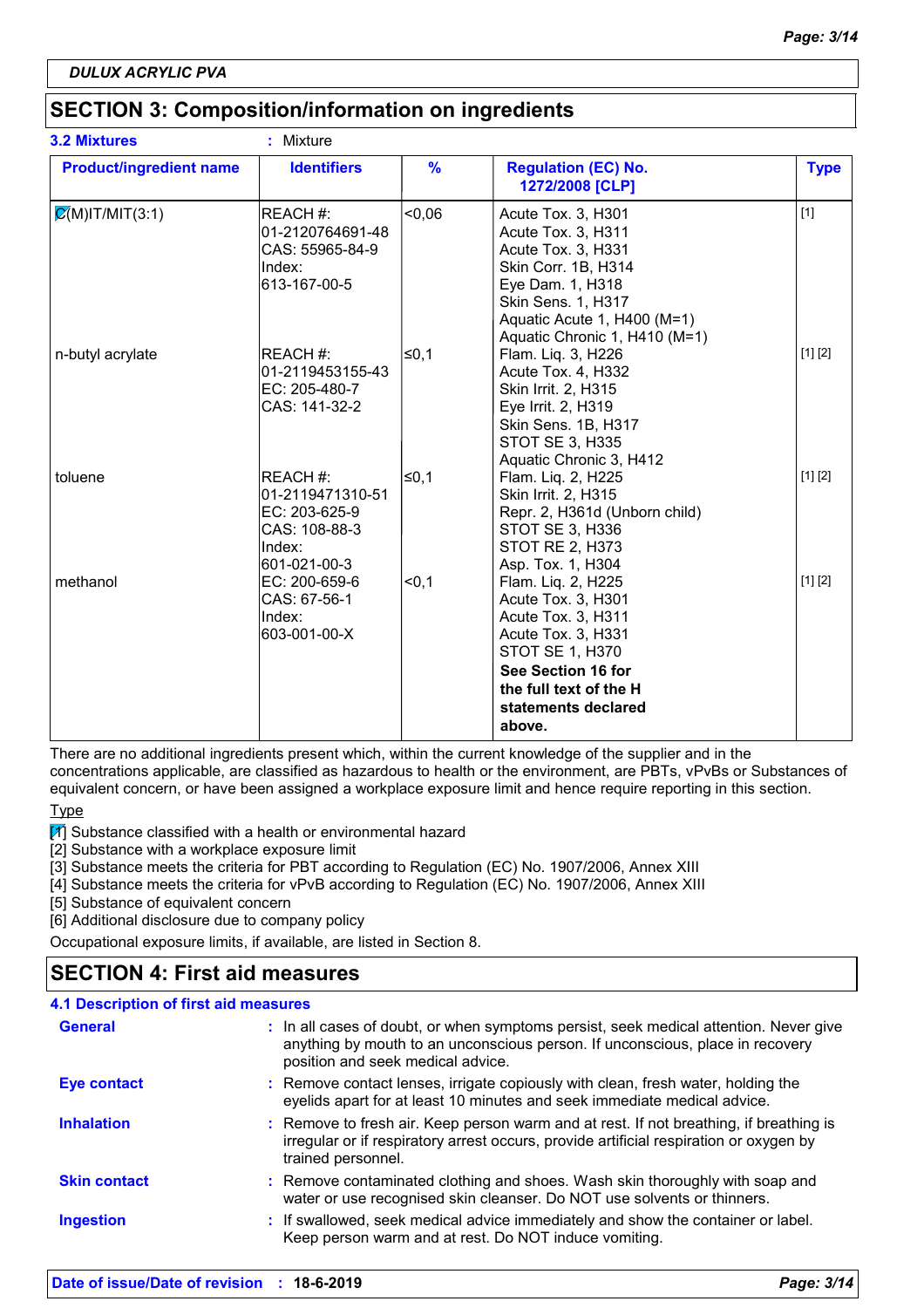### **SECTION 4: First aid measures**

**Protection of first-aiders** : No action shall be taken involving any personal risk or without suitable training. It may be dangerous to the person providing aid to give mouth-to-mouth resuscitation. Wash contaminated clothing thoroughly with water before removing it, or wear gloves.

### **4.2 Most important symptoms and effects, both acute and delayed**

There are no data available on the mixture itself. The mixture has been assessed following the conventional method of the CLP Regulation (EC) No 1272/2008 and is classified for toxicological properties accordingly. See Sections 2 and 3 for details.

Exposure to component solvent vapour concentrations in excess of the stated occupational exposure limit may result in adverse health effects such as mucous membrane and respiratory system irritation and adverse effects on the kidneys, liver and central nervous system. Symptoms and signs include headache, dizziness, fatigue, muscular weakness, drowsiness and, in extreme cases, loss of consciousness.

Solvents may cause some of the above effects by absorption through the skin. Repeated or prolonged contact with the mixture may cause removal of natural fat from the skin, resulting in non-allergic contact dermatitis and absorption through the skin.

If splashed in the eyes, the liquid may cause irritation and reversible damage.

Ingestion may cause nausea, diarrhea and vomiting.

This takes into account, where known, delayed and immediate effects and also chronic effects of components from short-term and long-term exposure by oral, inhalation and dermal routes of exposure and eye contact.

Contains C(M)IT/MIT(3:1). May produce an allergic reaction.

#### **4.3 Indication of any immediate medical attention and special treatment needed**

| <b>Notes to physician</b>  | : Treat symptomatically. Contact poison treatment specialist immediately if large<br>quantities have been ingested or inhaled. |
|----------------------------|--------------------------------------------------------------------------------------------------------------------------------|
| <b>Specific treatments</b> | <sup>1</sup> No specific treatment.                                                                                            |

See toxicological information (Section 11)

#### **SECTION 5: Firefighting measures** Recommended: alcohol-resistant foam, CO₂, powders, water spray. **: :** Do not use water jet. **5.1 Extinguishing media Suitable extinguishing media Unsuitable extinguishing media**

#### **5.2 Special hazards arising from the substance or mixture**

| <b>Hazards from the</b><br>substance or mixture          | : Fire will produce dense black smoke. Exposure to decomposition products may<br>cause a health hazard.                      |  |
|----------------------------------------------------------|------------------------------------------------------------------------------------------------------------------------------|--|
| <b>Hazardous combustion</b><br>products                  | : Decomposition products may include the following materials: carbon monoxide,<br>carbon dioxide, smoke, oxides of nitrogen. |  |
| <b>5.3 Advice for firefighters</b>                       |                                                                                                                              |  |
| <b>Special protective actions</b><br>for fire-fighters   | : Cool closed containers exposed to fire with water. Do not release runoff from fire to<br>drains or watercourses.           |  |
| <b>Special protective</b><br>equipment for fire-fighters | : Appropriate breathing apparatus may be required.                                                                           |  |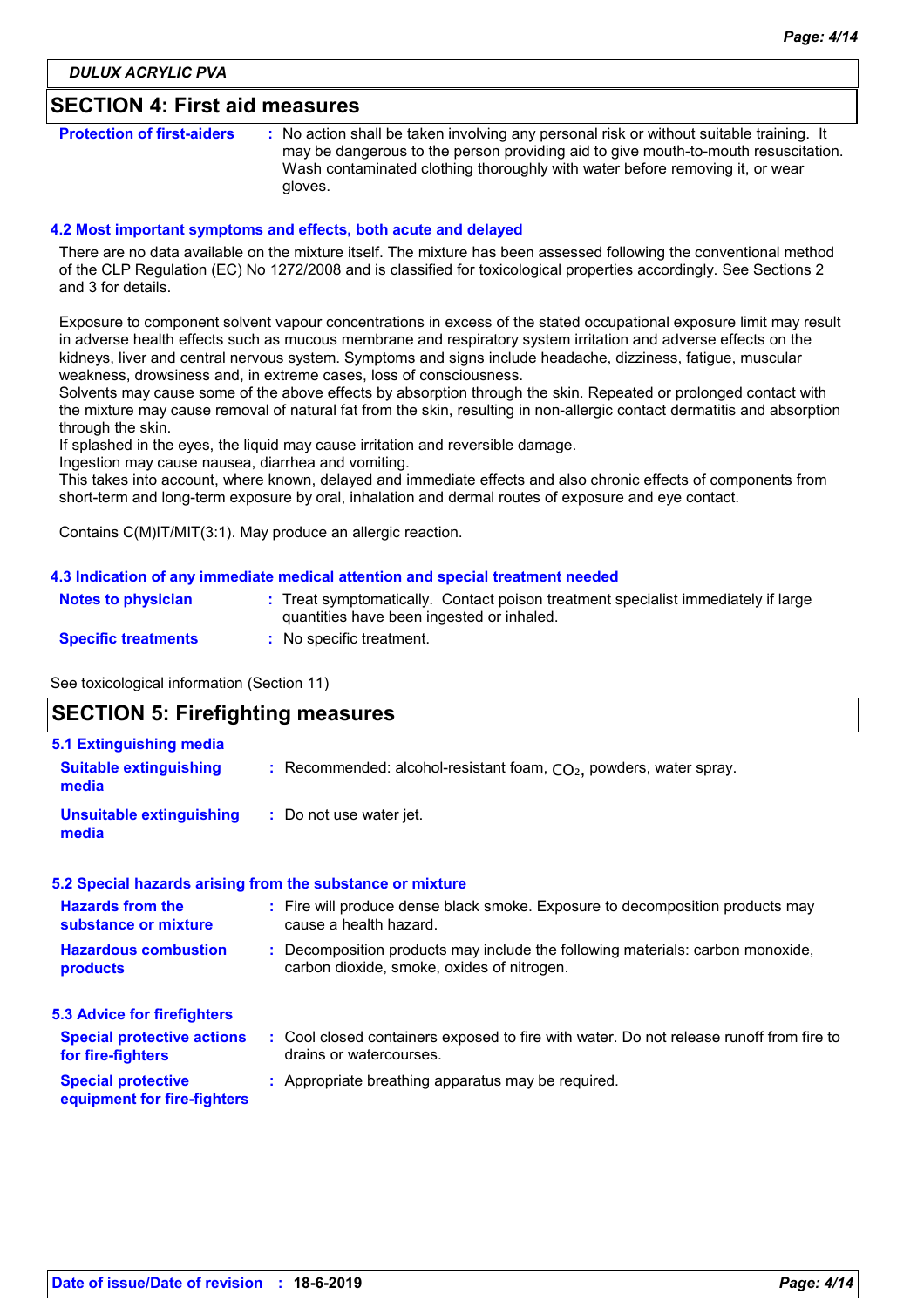### **SECTION 6: Accidental release measures**

| 6.1 Personal precautions, protective equipment and emergency procedures |  |                                                                                                                                                                                                                                                                                    |
|-------------------------------------------------------------------------|--|------------------------------------------------------------------------------------------------------------------------------------------------------------------------------------------------------------------------------------------------------------------------------------|
| For non-emergency<br>personnel                                          |  | : Exclude sources of ignition and ventilate the area. Avoid breathing vapour or mist.<br>Refer to protective measures listed in sections 7 and 8.                                                                                                                                  |
| For emergency responders                                                |  | : If specialised clothing is required to deal with the spillage, take note of any<br>information in Section 8 on suitable and unsuitable materials. See also the<br>information in "For non-emergency personnel".                                                                  |
| <b>6.2 Environmental</b><br>precautions                                 |  | : Do not allow to enter drains or watercourses. If the product contaminates lakes,<br>rivers, or sewers, inform the appropriate authorities in accordance with local<br>regulations.                                                                                               |
| 6.3 Methods and material<br>for containment and<br>cleaning up          |  | : Contain and collect spillage with non-combustible, absorbent material e.g. sand,<br>earth, vermiculite or diatomaceous earth and place in container for disposal<br>according to local regulations (see Section 13). Preferably clean with a detergent.<br>Avoid using solvents. |
| 6.4 Reference to other<br><b>sections</b>                               |  | : See Section 1 for emergency contact information.<br>See Section 8 for information on appropriate personal protective equipment.<br>See Section 13 for additional waste treatment information.                                                                                    |

### **SECTION 7: Handling and storage**

The information in this section contains generic advice and guidance. The list of Identified Uses in Section 1 should be consulted for any available use-specific information provided in the Exposure Scenario(s).

| <b>7.1 Precautions for safe</b><br>handling | : Prevent the creation of flammable or explosive concentrations of vapours in air and<br>avoid vapour concentrations higher than the occupational exposure limits.<br>In addition, the product should only be used in areas from which all naked lights and<br>other sources of ignition have been excluded. Electrical equipment should be<br>protected to the appropriate standard.<br>Mixture may charge electrostatically: always use earthing leads when transferring<br>from one container to another.<br>Operators should wear antistatic footwear and clothing and floors should be of the<br>conducting type.<br>Keep away from heat, sparks and flame. No sparking tools should be used.<br>Avoid contact with skin and eyes. Avoid the inhalation of dust, particulates, spray or<br>mist arising from the application of this mixture. Avoid inhalation of dust from<br>sanding.<br>Eating, drinking and smoking should be prohibited in areas where this material is<br>handled, stored and processed.<br>Put on appropriate personal protective equipment (see Section 8).<br>Never use pressure to empty. Container is not a pressure vessel.<br>Always keep in containers made from the same material as the original one.<br>Comply with the health and safety at work laws.<br>Do not allow to enter drains or watercourses.<br>Information on fire and explosion protection<br>Vapours are heavier than air and may spread along floors. Vapours may form<br>explosive mixtures with air. |
|---------------------------------------------|--------------------------------------------------------------------------------------------------------------------------------------------------------------------------------------------------------------------------------------------------------------------------------------------------------------------------------------------------------------------------------------------------------------------------------------------------------------------------------------------------------------------------------------------------------------------------------------------------------------------------------------------------------------------------------------------------------------------------------------------------------------------------------------------------------------------------------------------------------------------------------------------------------------------------------------------------------------------------------------------------------------------------------------------------------------------------------------------------------------------------------------------------------------------------------------------------------------------------------------------------------------------------------------------------------------------------------------------------------------------------------------------------------------------------------------------------------------------------------------------------------------|
|---------------------------------------------|--------------------------------------------------------------------------------------------------------------------------------------------------------------------------------------------------------------------------------------------------------------------------------------------------------------------------------------------------------------------------------------------------------------------------------------------------------------------------------------------------------------------------------------------------------------------------------------------------------------------------------------------------------------------------------------------------------------------------------------------------------------------------------------------------------------------------------------------------------------------------------------------------------------------------------------------------------------------------------------------------------------------------------------------------------------------------------------------------------------------------------------------------------------------------------------------------------------------------------------------------------------------------------------------------------------------------------------------------------------------------------------------------------------------------------------------------------------------------------------------------------------|

**7.2 Conditions for safe storage, including any incompatibilities**

Store in accordance with local regulations.

### **Notes on joint storage**

Keep away from: oxidising agents, strong alkalis, strong acids.

**Additional information on storage conditions**

Observe label precautions. Store in a dry, cool and well-ventilated area. Keep away from heat and direct sunlight. Keep away from sources of ignition. No smoking. Prevent unauthorised access. Containers that have been opened must be carefully resealed and kept upright to prevent leakage.

### **7.3 Specific end use(s)**

**Recommendations :** Not available.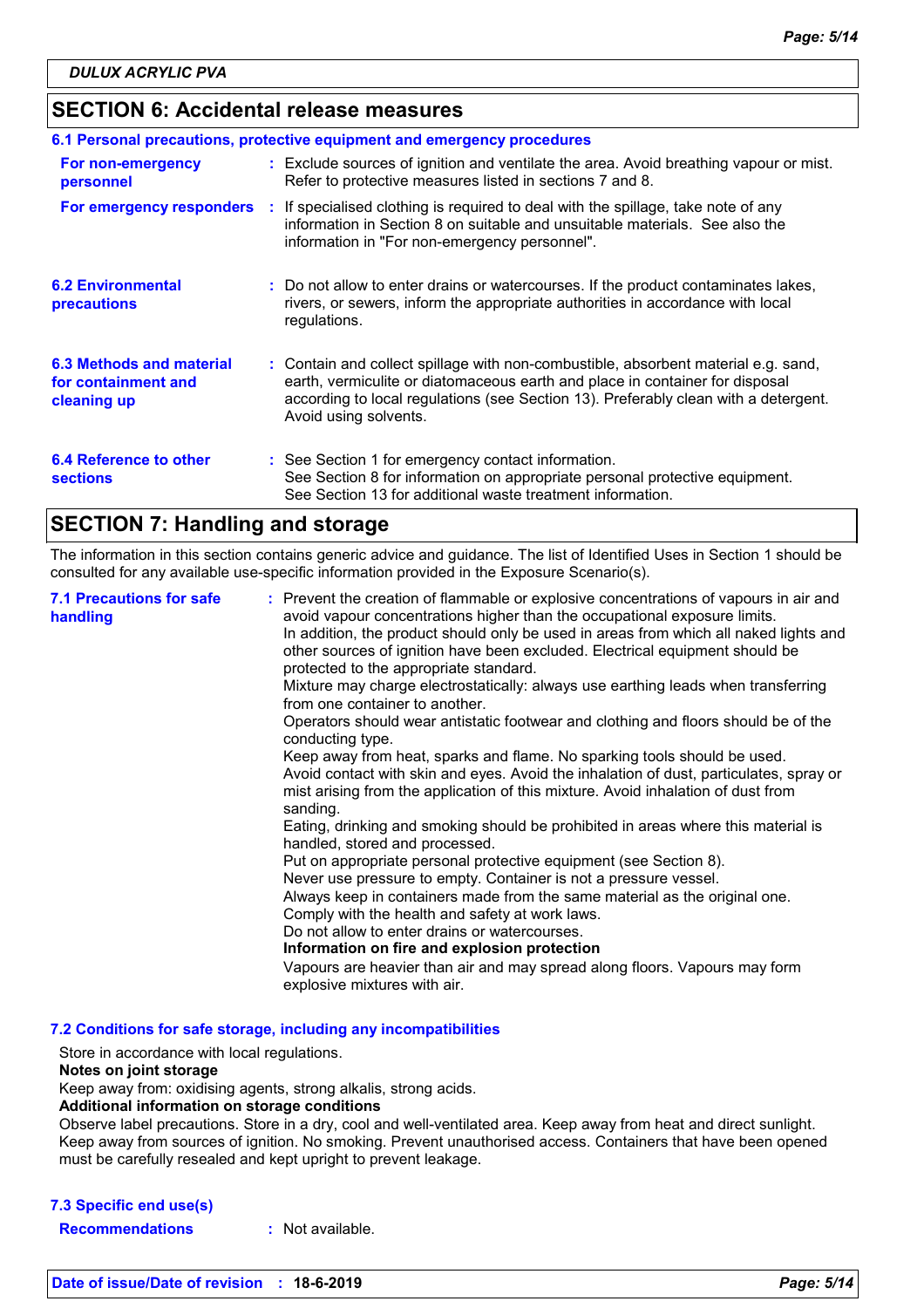# **SECTION 7: Handling and storage**

**Industrial sector specific : solutions**

: Not available.

# **SECTION 8: Exposure controls/personal protection**

The information in this section contains generic advice and guidance. Information is provided based on typical anticipated uses of the product. Additional measures might be required for bulk handling or other uses that could significantly increase worker exposure or environmental releases.

### **8.1 Control parameters**

#### **Occupational exposure limits**

| <b>Product/ingredient name</b>              |           | <b>Exposure limit values</b>                                                                                                                                                                                                                                                                                                                                                                                 |  |  |  |
|---------------------------------------------|-----------|--------------------------------------------------------------------------------------------------------------------------------------------------------------------------------------------------------------------------------------------------------------------------------------------------------------------------------------------------------------------------------------------------------------|--|--|--|
| <b>p</b> -butyl acrylate                    |           | EU OEL (Europe, 2/2017). Notes: list of indicative occupational                                                                                                                                                                                                                                                                                                                                              |  |  |  |
|                                             |           | exposure limit values                                                                                                                                                                                                                                                                                                                                                                                        |  |  |  |
|                                             |           | TWA: 2 ppm 8 hours.                                                                                                                                                                                                                                                                                                                                                                                          |  |  |  |
|                                             |           | TWA: 11 mg/m <sup>3</sup> 8 hours.                                                                                                                                                                                                                                                                                                                                                                           |  |  |  |
|                                             |           | STEL: 10 ppm 15 minutes.                                                                                                                                                                                                                                                                                                                                                                                     |  |  |  |
|                                             |           | STEL: 53 mg/m <sup>3</sup> 15 minutes.                                                                                                                                                                                                                                                                                                                                                                       |  |  |  |
| toluene                                     |           | EU OEL (Europe, 2/2017). Absorbed through skin. Notes: list                                                                                                                                                                                                                                                                                                                                                  |  |  |  |
|                                             |           | of indicative occupational exposure limit values<br>TWA: 192 mg/m <sup>3</sup> 8 hours.                                                                                                                                                                                                                                                                                                                      |  |  |  |
|                                             |           | TWA: 50 ppm 8 hours.                                                                                                                                                                                                                                                                                                                                                                                         |  |  |  |
|                                             |           | STEL: 384 mg/m <sup>3</sup> 15 minutes.                                                                                                                                                                                                                                                                                                                                                                      |  |  |  |
|                                             |           | STEL: 100 ppm 15 minutes.                                                                                                                                                                                                                                                                                                                                                                                    |  |  |  |
| methanol                                    |           | EU OEL (Europe, 2/2017). Absorbed through skin. Notes: list                                                                                                                                                                                                                                                                                                                                                  |  |  |  |
|                                             |           | of indicative occupational exposure limit values                                                                                                                                                                                                                                                                                                                                                             |  |  |  |
|                                             |           | TWA: 200 ppm 8 hours.                                                                                                                                                                                                                                                                                                                                                                                        |  |  |  |
|                                             |           | TWA: 260 mg/m <sup>3</sup> 8 hours.                                                                                                                                                                                                                                                                                                                                                                          |  |  |  |
| <b>Recommended monitoring</b><br>procedures |           | If this product contains ingredients with exposure limits, personal, workplace<br>atmosphere or biological monitoring may be required to determine the effectiveness<br>of the ventilation or other control measures and/or the necessity to use respiratory                                                                                                                                                 |  |  |  |
|                                             |           | protective equipment. Reference should be made to monitoring standards, such as<br>the following: European Standard EN 689 (Workplace atmospheres - Guidance for<br>the assessment of exposure by inhalation to chemical agents for comparison with<br>limit values and measurement strategy) European Standard EN 14042 (Workplace                                                                          |  |  |  |
|                                             |           | atmospheres - Guide for the application and use of procedures for the assessment<br>of exposure to chemical and biological agents) European Standard EN 482<br>(Workplace atmospheres - General requirements for the performance of procedures<br>for the measurement of chemical agents) Reference to national guidance<br>documents for methods for the determination of hazardous substances will also be |  |  |  |
| <b>DNELS/DMELS</b>                          | required. |                                                                                                                                                                                                                                                                                                                                                                                                              |  |  |  |
| No DNELs/DMELs available.                   |           |                                                                                                                                                                                                                                                                                                                                                                                                              |  |  |  |
| <b>PNECs</b>                                |           |                                                                                                                                                                                                                                                                                                                                                                                                              |  |  |  |
| No PNECs available                          |           |                                                                                                                                                                                                                                                                                                                                                                                                              |  |  |  |
| <b>8.2 Exposure controls</b>                |           |                                                                                                                                                                                                                                                                                                                                                                                                              |  |  |  |
| <b>Appropriate engineering</b>              |           | : Provide adequate ventilation. Where reasonably practicable, this should be                                                                                                                                                                                                                                                                                                                                 |  |  |  |
| controls                                    |           | achieved by the use of local exhaust ventilation and good general extraction. If<br>these are not sufficient to maintain concentrations of particulates and solvent<br>vapours below the OEL, suitable respiratory protection must be worn.                                                                                                                                                                  |  |  |  |
| <b>Individual protection measures</b>       |           |                                                                                                                                                                                                                                                                                                                                                                                                              |  |  |  |
| <b>Hygiene measures</b>                     |           | : Wash hands, forearms and face thoroughly after handling chemical products, before                                                                                                                                                                                                                                                                                                                          |  |  |  |
|                                             |           | eating, smoking and using the lavatory and at the end of the working period.<br>Appropriate techniques should be used to remove potentially contaminated clothing.<br>Contaminated work clothing should not be allowed out of the workplace. Wash<br>contaminated clothing before reusing. Ensure that eyewash stations and safety<br>showers are close to the workstation location.                         |  |  |  |
| <b>Eye/face protection</b>                  |           | : Use safety eyewear designed to protect against splash of liquids.                                                                                                                                                                                                                                                                                                                                          |  |  |  |
|                                             |           |                                                                                                                                                                                                                                                                                                                                                                                                              |  |  |  |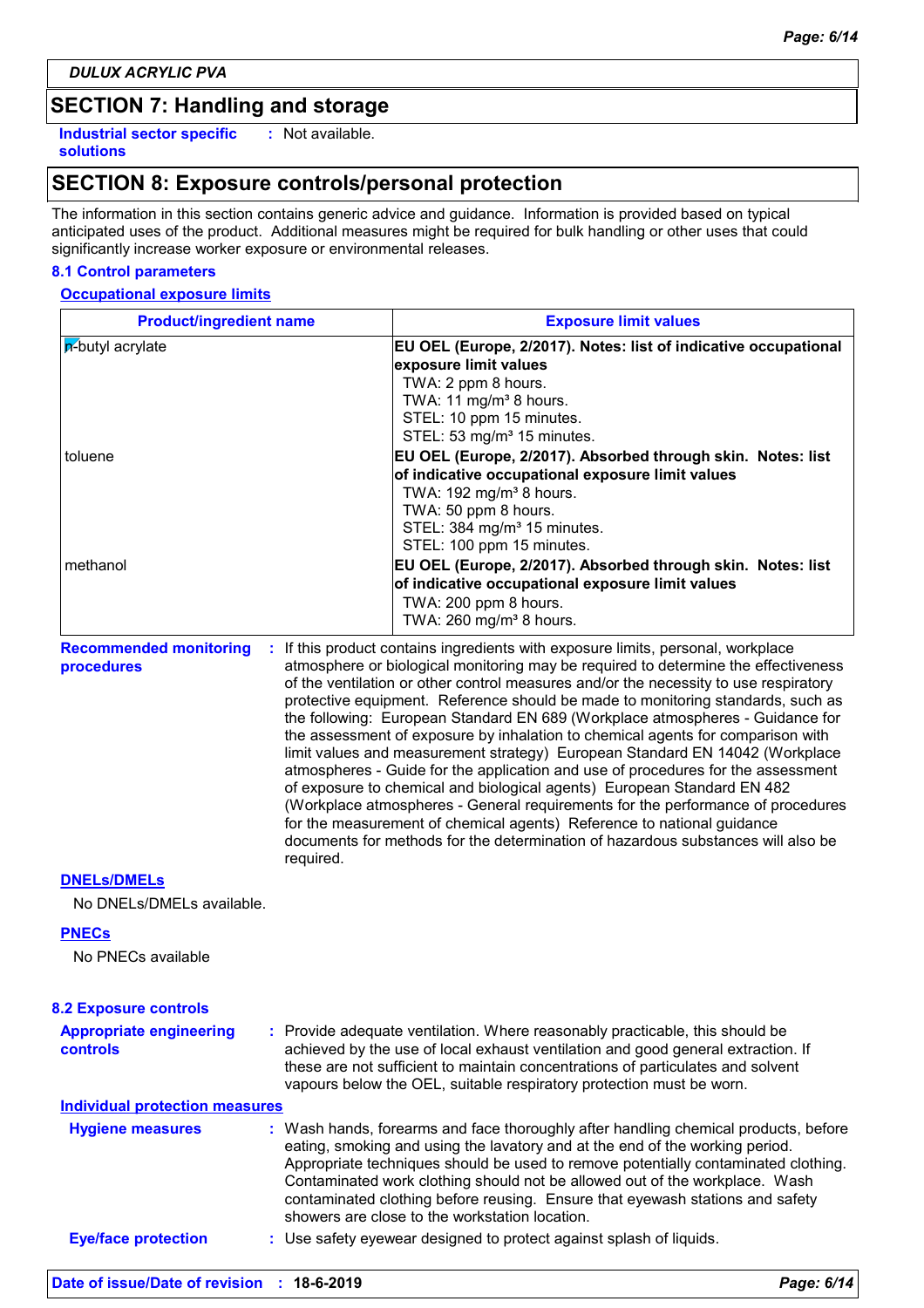# **SECTION 8: Exposure controls/personal protection**

| <b>Skin protection</b>        |                                                                                                                                                                                                                                                                                                                                                                                                                                                                                                                                                                                                                                                                                         |  |
|-------------------------------|-----------------------------------------------------------------------------------------------------------------------------------------------------------------------------------------------------------------------------------------------------------------------------------------------------------------------------------------------------------------------------------------------------------------------------------------------------------------------------------------------------------------------------------------------------------------------------------------------------------------------------------------------------------------------------------------|--|
|                               | When prolonged or frequently repeated contact may occur, a glove with a protection<br>class of 6 (breakthrough time greater than 480 minutes according to EN 374) is<br>recommended. When only brief contact is expected, a glove with a protection class<br>of 2 or higher (breakthrough time greater than 30 minutes according to EN 374) is<br>recommended.                                                                                                                                                                                                                                                                                                                          |  |
|                               | NOTICE: The selection of a specific glove for a particular application and duration of<br>use in a workplace should also take into account all relevant workplace factors such<br>as, but not limited to: Other chemicals which may be handled, physical requirements<br>(cut/puncture protection, dexterity, thermal protection), potential body reactions to<br>glove materials, as well as the instructions/specifications provided by the glove<br>supplier.                                                                                                                                                                                                                        |  |
|                               | The user must check that the final choice of type of glove selected for handling this<br>product is the most appropriate and takes into account the particular conditions of<br>use, as included in the user's risk assessment.                                                                                                                                                                                                                                                                                                                                                                                                                                                         |  |
|                               | Gloves should be replaced regularly and if there is any sign of damage to the glove<br>material.                                                                                                                                                                                                                                                                                                                                                                                                                                                                                                                                                                                        |  |
|                               | Always ensure that the gloves are free from defects and that they are stored and<br>used correctly.                                                                                                                                                                                                                                                                                                                                                                                                                                                                                                                                                                                     |  |
| <b>Body protection</b>        | : Personnel should wear antistatic clothing made of natural fibres or of high-<br>temperature-resistant synthetic fibres.                                                                                                                                                                                                                                                                                                                                                                                                                                                                                                                                                               |  |
| <b>Other skin protection</b>  | : Appropriate footwear and any additional skin protection measures should be<br>selected based on the task being performed and the risks involved and should be<br>approved by a specialist before handling this product.                                                                                                                                                                                                                                                                                                                                                                                                                                                               |  |
| <b>Respiratory protection</b> | : If workers are exposed to concentrations above the exposure limit, they must use<br>appropriate, certified respirators.                                                                                                                                                                                                                                                                                                                                                                                                                                                                                                                                                               |  |
|                               | <b>OLD LEAD-BASED PAINTS:</b>                                                                                                                                                                                                                                                                                                                                                                                                                                                                                                                                                                                                                                                           |  |
|                               | When surfaces are to be prepared for painting, account should be taken of the age<br>of the property and the possibility that lead-pigmented paint might be present. There<br>is a possibility that ingestion or inhalation of scrapings or dust arising from the<br>preparation work could cause health effects. As a working rule you should assume<br>that this will be the case if the age of the property is pre 1960.                                                                                                                                                                                                                                                             |  |
|                               | Where possible wet sanding or chemical stripping methods should be used with<br>surfaces of this type to avoid the creation of dust. When dry sanding cannot be<br>avoided, and effective local exhaust ventilation is not available, it is recommended<br>that a dust respirator is worn, that is approved for use with lead dusts, and its type<br>selected on the basis of the COSHH assessment, taking into account the<br>Workplace Exposure Limit for lead in air. Furthermore, steps should be taken to<br>ensure containment of the dusts created, and that all practicable measures are<br>taken to clean up thoroughly all deposits of dusts in and around the affected area. |  |
|                               | Respiratory protection in case of dust or spray mist formation. (particle filter EN143<br>type P2) Respiratory protection in case of vapour formation. (half mask with<br>combination filter A2-P2 til concentrations of 0,5 Vol%.)                                                                                                                                                                                                                                                                                                                                                                                                                                                     |  |
|                               | The current Control of Lead at Work Regulations approved code of practice should<br>be consulted for advice on protective clothing and personal hygiene precautions.<br>Care should also be taken to exclude visitors, members of the household and<br>especially children from the affected area, during the actual work and the<br>subsequent clean up operations. All scrapings, dust, etc. should be disposed of by<br>the professional painting contractor as Hazardous Waste.                                                                                                                                                                                                     |  |
|                               | Extra precautions will also need to be taken when burning off old lead-based paints<br>because fumes containing lead will be produced. It is recommended that a<br>respirator, approved for use with particulate fumes of lead is selected on the basis<br>of the COSHH assessment, taking into account the Workplace Exposure Limit for<br>lead in air. Similar precautions to those given above about sanding should be taken                                                                                                                                                                                                                                                         |  |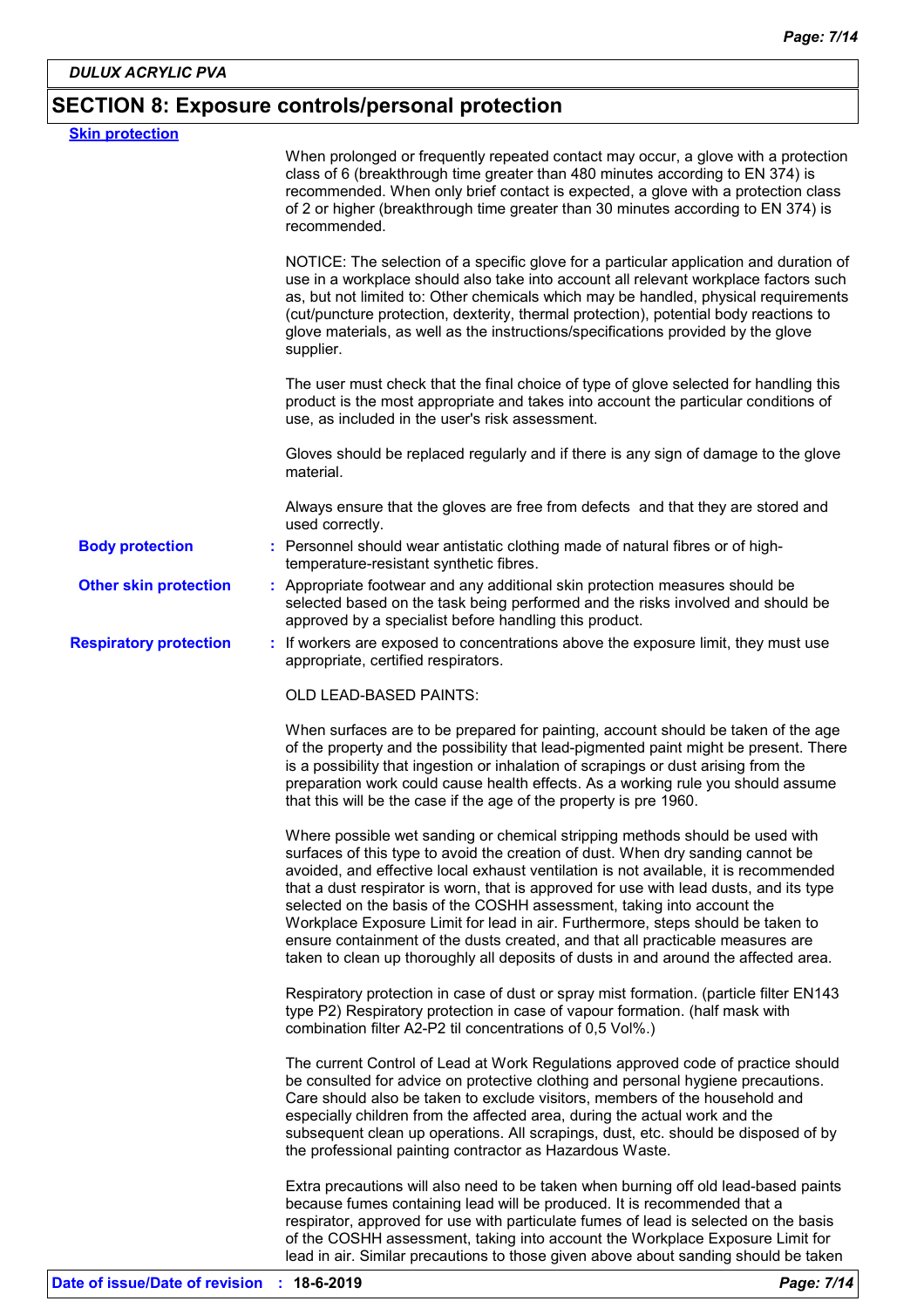### **SECTION 8: Exposure controls/personal protection**

with reference to protective clothing, disposal of scrapings and dusts, and exclusion of other personnel and especially children from the building during actual work and the subsequent clean up operations.

Avoid the inhalation of dust. Wear suitable face mask if dry sanding. Special precautions should be taken during surface preparation of pre-1960s paint surfaces over wood and metal as they may contain harmful lead.

**Environmental exposure : Do not allow to enter drains or watercourses. controls**

### **SECTION 9: Physical and chemical properties**

| 9.1. Information on basic physical and chemical properties         |                                                            |
|--------------------------------------------------------------------|------------------------------------------------------------|
| <b>Appearance</b>                                                  |                                                            |
| <b>Physical state</b>                                              | : Liquid.                                                  |
| <b>Colour</b>                                                      | : Various: See label.                                      |
| <b>Odour</b>                                                       | : Not available.                                           |
| <b>Odour threshold</b>                                             | : Not available.                                           |
| pH                                                                 | 8.9                                                        |
| <b>Melting point/freezing point</b>                                | : Not available.                                           |
| Initial boiling point and boiling<br>range                         | $: 100^{\circ}$ C                                          |
| <b>Flash point</b>                                                 | : Not applicable.                                          |
| <b>Evaporation rate</b>                                            | : Not available.                                           |
| <b>Upper/lower flammability or</b><br>explosive limits             | : Not available.                                           |
| <b>Vapour pressure</b>                                             | : Not available.                                           |
| <b>Vapour density</b>                                              | : Not available.                                           |
| <b>Relative density</b>                                            | $\frac{1}{473}$                                            |
| <b>Solubility(ies)</b>                                             | : Easily soluble in the following materials: cold water.   |
| <b>Partition coefficient: n-octanol/ : Not available.</b><br>water |                                                            |
| <b>Auto-ignition temperature</b>                                   | : Not available.                                           |
| <b>Decomposition temperature</b>                                   | : Not available.                                           |
| <b>Viscosity</b>                                                   | Kinematic (room temperature): 10,86 $\text{cm}^2/\text{s}$ |
| <b>Explosive properties</b>                                        | : Not available.                                           |
| <b>Oxidising properties</b>                                        | : Not available.                                           |
| 9.2. Other information                                             |                                                            |
| <b>Solubility in water</b>                                         | : Not available.                                           |

# **SECTION 10: Stability and reactivity**

| <b>10.1 Reactivity</b>                            | : No specific test data related to reactivity available for this product or its ingredients.                                        |
|---------------------------------------------------|-------------------------------------------------------------------------------------------------------------------------------------|
| <b>10.2 Chemical stability</b>                    | : Stable under recommended storage and handling conditions (see Section 7).                                                         |
| <b>10.3 Possibility of</b><br>hazardous reactions | : Linder normal conditions of storage and use, hazardous reactions will not occur.                                                  |
| <b>10.4 Conditions to avoid</b>                   | : When exposed to high temperatures may produce hazardous decomposition<br>products.                                                |
| <b>10.5 Incompatible materials</b>                | : Keep away from the following materials to prevent strong exothermic reactions:<br>oxidising agents, strong alkalis, strong acids. |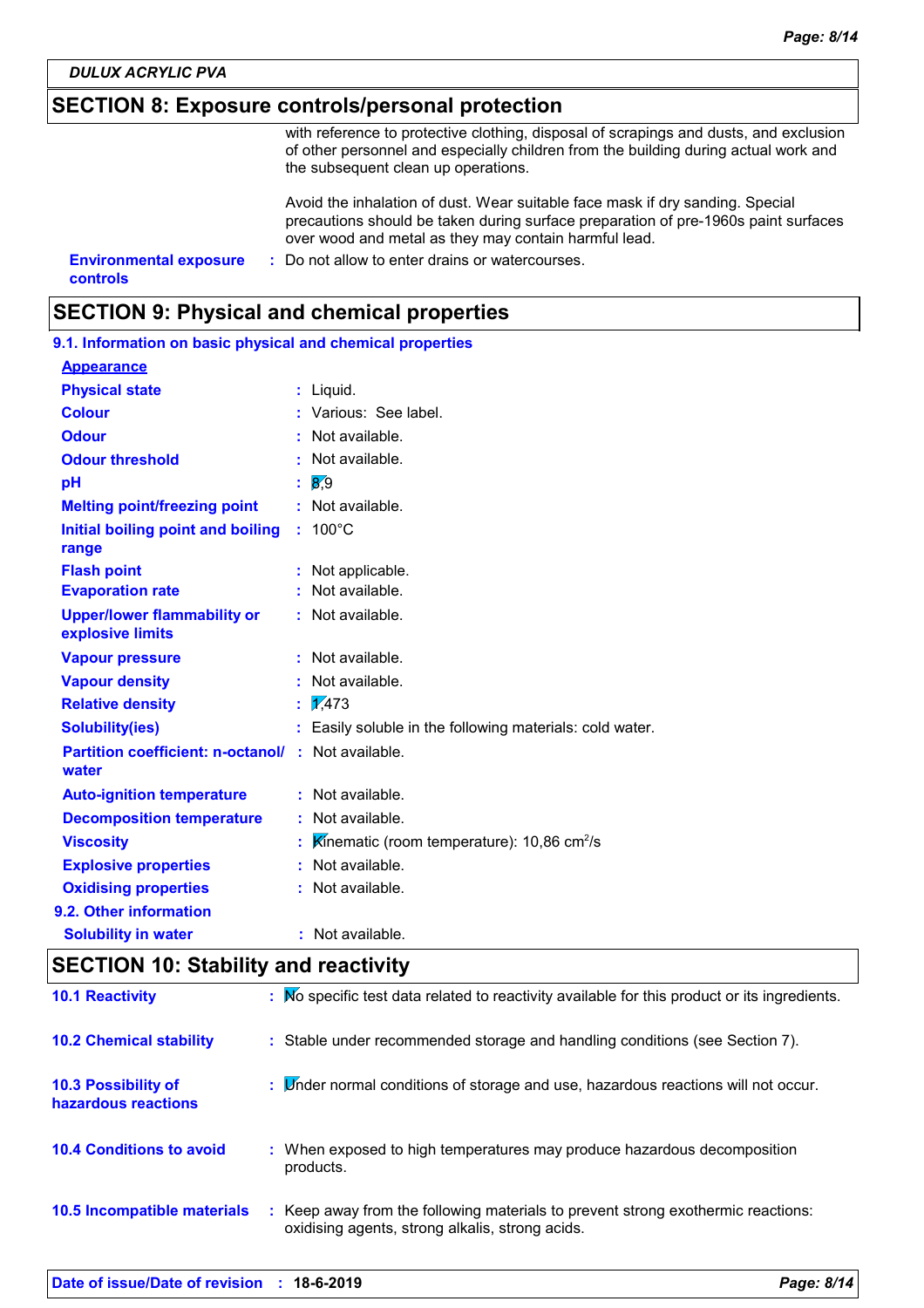# **SECTION 10: Stability and reactivity**

**10.6 Hazardous decomposition products** **:** Decomposition products may include the following materials: carbon monoxide, carbon dioxide, smoke, oxides of nitrogen.

# **SECTION 11: Toxicological information**

### **11.1 Information on toxicological effects**

There are no data available on the mixture itself. The mixture has been assessed following the conventional method of the CLP Regulation (EC) No 1272/2008 and is classified for toxicological properties accordingly. See Sections 2 and 3 for details.

Exposure to component solvent vapour concentrations in excess of the stated occupational exposure limit may result in adverse health effects such as mucous membrane and respiratory system irritation and adverse effects on the kidneys, liver and central nervous system. Symptoms and signs include headache, dizziness, fatigue, muscular weakness, drowsiness and, in extreme cases, loss of consciousness.

Solvents may cause some of the above effects by absorption through the skin. Repeated or prolonged contact with the mixture may cause removal of natural fat from the skin, resulting in non-allergic contact dermatitis and absorption through the skin.

If splashed in the eyes, the liquid may cause irritation and reversible damage.

Ingestion may cause nausea, diarrhea and vomiting.

This takes into account, where known, delayed and immediate effects and also chronic effects of components from short-term and long-term exposure by oral, inhalation and dermal routes of exposure and eye contact.

#### Contains C(M)IT/MIT(3:1). May produce an allergic reaction.

#### **Acute toxicity**

| <b>Product/ingredient name</b> | Result    | Species | <b>Dose</b> | <b>Exposure</b> |
|--------------------------------|-----------|---------|-------------|-----------------|
| <b>F</b> -butyl acrylate       | LD50 Oral | Rat     | 900 mg/kg   |                 |

### **Conclusion/Summary :** Not available.

### **Acute toxicity estimates**

Not available.

#### **Irritation/Corrosion**

| <b>Product/ingredient name</b>          | <b>Result</b>            | <b>Species</b> | <b>Score</b>             | <b>Exposure</b>                 | <b>Observation</b> |
|-----------------------------------------|--------------------------|----------------|--------------------------|---------------------------------|--------------------|
| $\overline{\mathcal{Q}}(M)$ IT/MIT(3:1) | Skin - Severe irritant   | Human          | $\overline{\phantom{a}}$ | 0.01 Percent                    |                    |
| n-butyl acrylate                        | Eyes - Mild irritant     | Rabbit         |                          | 24 hours 500<br>milligrams      |                    |
|                                         | Eyes - Mild irritant     | Rabbit         |                          | 50 milligrams                   |                    |
|                                         | Skin - Mild irritant     | Rabbit         | $\overline{\phantom{a}}$ | 24 hours 10<br>milligrams       |                    |
|                                         | Skin - Mild irritant     | Rabbit         | $\overline{\phantom{a}}$ | 500<br>milligrams               |                    |
| toluene                                 | Eyes - Mild irritant     | Rabbit         | $\overline{\phantom{a}}$ | 0,5 minutes<br>100              |                    |
|                                         | Eyes - Mild irritant     | Rabbit         |                          | milligrams<br>870<br>Micrograms |                    |
|                                         | Eyes - Severe irritant   | Rabbit         | $\overline{\phantom{a}}$ | 24 hours 2<br>milligrams        |                    |
|                                         | Skin - Mild irritant     | Pig            |                          | 24 hours 250<br>microliters     |                    |
|                                         | Skin - Mild irritant     | Rabbit         | $\overline{a}$           | 435<br>milligrams               |                    |
|                                         | Skin - Moderate irritant | Rabbit         | $\overline{\phantom{a}}$ | 24 hours 20<br>milligrams       |                    |
|                                         | Skin - Moderate irritant | Rabbit         | $\overline{a}$           | 500<br>milligrams               |                    |
| methanol                                | Eyes - Moderate irritant | Rabbit         | $\overline{\phantom{a}}$ | 24 hours 100<br>milligrams      |                    |
|                                         | Eyes - Moderate irritant | Rabbit         | $\overline{\phantom{a}}$ | 40 milligrams                   |                    |
|                                         | Skin - Moderate irritant | Rabbit         | $\blacksquare$           | 24 hours 20<br>milligrams       |                    |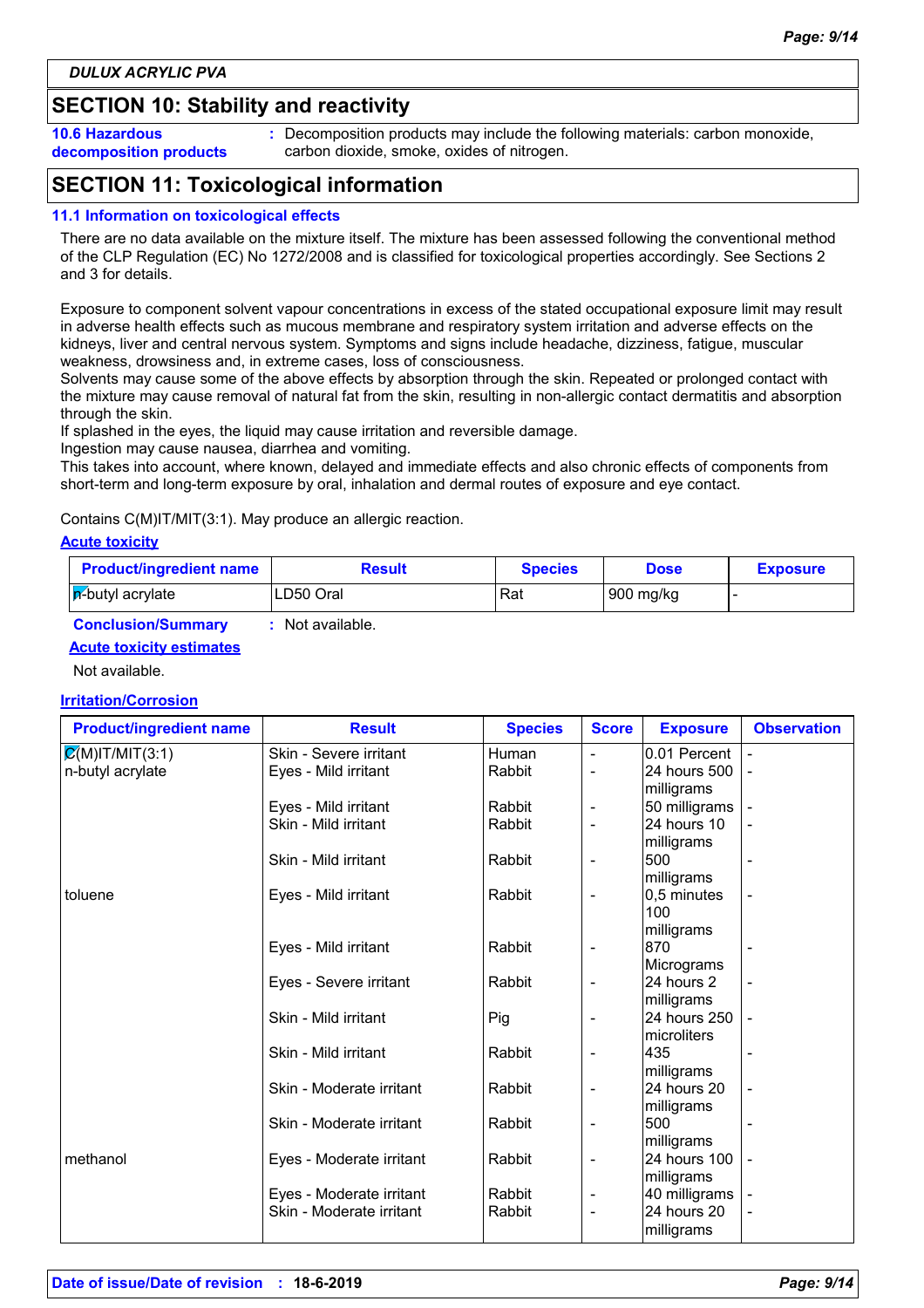# **SECTION 11: Toxicological information**

| <b>Conclusion/Summary</b>                                 | : Not available.   |
|-----------------------------------------------------------|--------------------|
| Sensitisation                                             |                    |
| <b>Conclusion/Summary</b>                                 | : Not available.   |
| <b>Mutagenicity</b>                                       |                    |
| <b>Conclusion/Summary</b>                                 | $:$ Not available. |
| <b>Carcinogenicity</b>                                    |                    |
| <b>Conclusion/Summary</b>                                 | $:$ Not available. |
| <b>Reproductive toxicity</b>                              |                    |
| <b>Conclusion/Summary</b>                                 | : Not available.   |
| <u>Teratogenicity</u>                                     |                    |
| <b>Conclusion/Summary</b>                                 | : Not available.   |
| <b>Specific target organ toxicity (single exposure)</b>   |                    |
| Not available.                                            |                    |
| <b>Specific target organ toxicity (repeated exposure)</b> |                    |
| Not available.                                            |                    |
|                                                           |                    |

**Aspiration hazard**

Not available.

**Other information :** : Not available.

### **SECTION 12: Ecological information**

#### **12.1 Toxicity**

There are no data available on the mixture itself. Do not allow to enter drains or watercourses.

The mixture has been assessed following the summation method of the CLP Regulation (EC) No 1272/2008 and is not classified as hazardous to the environment, but contains substance(s) hazardous to the environment. See section 3 for details.

| <b>Product/ingredient name</b> | <b>Result</b>                                                                                                   | <b>Species</b>                                                                    | <b>Exposure</b>                    |
|--------------------------------|-----------------------------------------------------------------------------------------------------------------|-----------------------------------------------------------------------------------|------------------------------------|
| methanol                       | Acute EC50 16,912 mg/l Marine water<br>Acute EC50 12835 mg/l Fresh water<br>Chronic NOEC 9,96 mg/l Marine water | Algae - Ulva pertusa<br><b>Fish - Lepomis macrochirus</b><br>Algae - Ulva pertusa | 196 hours<br>96 hours<br>196 hours |
|                                |                                                                                                                 |                                                                                   |                                    |

### **Conclusion/Summary :** Not available.

### **12.2 Persistence and degradability**

**Conclusion/Summary :** Not available.

#### **12.3 Bioaccumulative potential**

| <b>Product/ingredient name</b> | $LoaPow$ | <b>BCF</b> | <b>Potential</b> |
|--------------------------------|----------|------------|------------------|
| $ \mathsf{p}'$ -butyl acrylate | 2,38     | 17.27      | <b>low</b>       |
| l toluene                      | 2,73     | l90        | low              |
| Imethanol                      | $-0,77$  | <10        | llow             |

### **12.4 Mobility in soil**

| <b>Soil/water partition</b><br><b>coefficient (Koc)</b> | : Not available. |
|---------------------------------------------------------|------------------|
| <b>Mobility</b>                                         | : Not available. |

|            | 12.5 Results of PBT and vPvB assessment |
|------------|-----------------------------------------|
| <b>PBT</b> | : Not applicable.                       |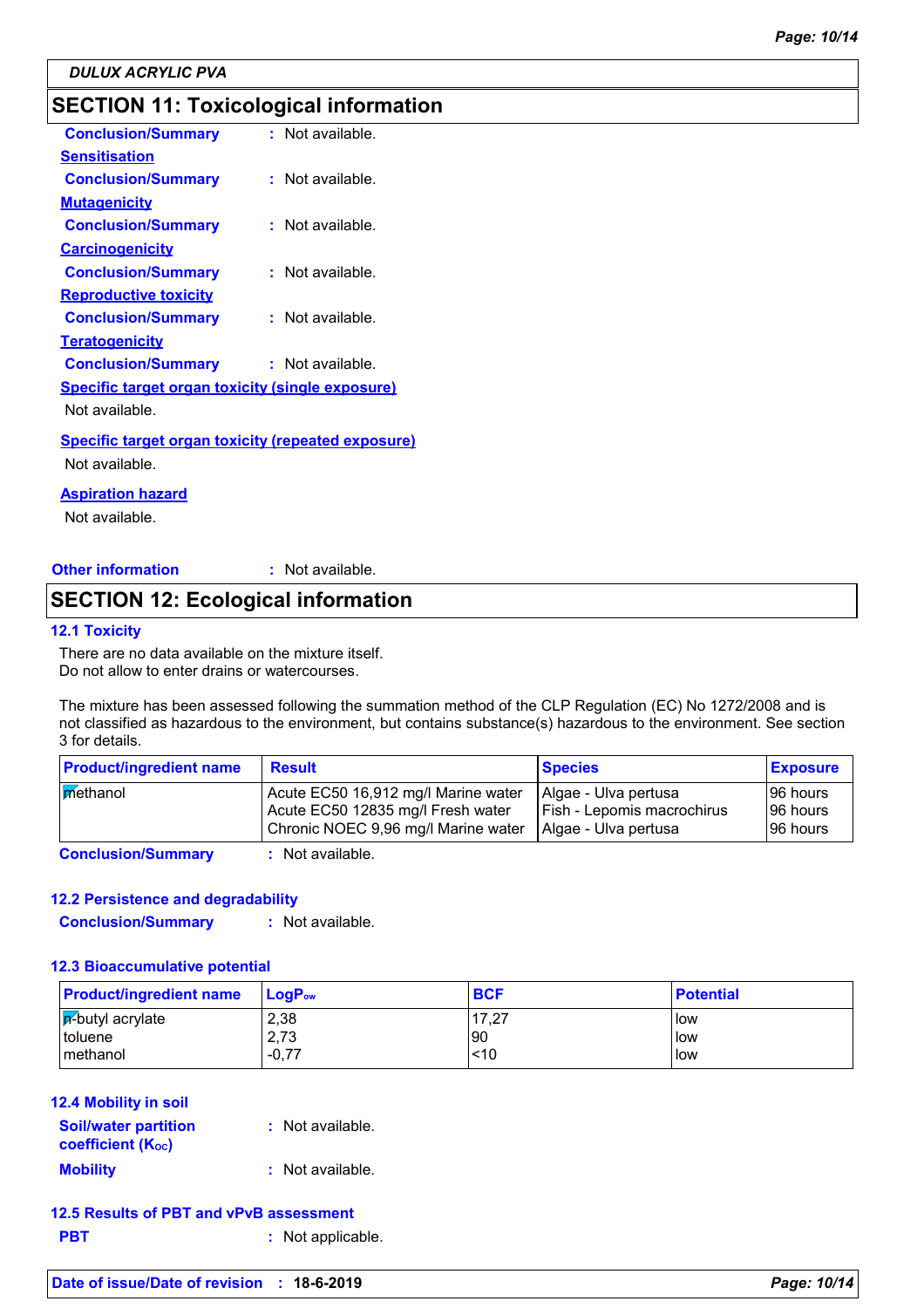### **SECTION 12: Ecological information**

**vPvB :** Not applicable.

**12.6 Other adverse effects** : No known significant effects or critical hazards.

### **SECTION 13: Disposal considerations**

The information in this section contains generic advice and guidance. The list of Identified Uses in Section 1 should be consulted for any available use-specific information provided in the Exposure Scenario(s).

| <b>13.1 Waste treatment methods</b> |                                                                                                                                                                                                                                                                                                                                                                                                                                                                                                                                                      |
|-------------------------------------|------------------------------------------------------------------------------------------------------------------------------------------------------------------------------------------------------------------------------------------------------------------------------------------------------------------------------------------------------------------------------------------------------------------------------------------------------------------------------------------------------------------------------------------------------|
| <b>Product</b>                      |                                                                                                                                                                                                                                                                                                                                                                                                                                                                                                                                                      |
| <b>Methods of disposal</b>          | : The generation of waste should be avoided or minimised wherever possible.<br>Disposal of this product, solutions and any by-products should at all times comply<br>with the requirements of environmental protection and waste disposal legislation<br>and any regional local authority requirements. Dispose of surplus and non-<br>recyclable products via a licensed waste disposal contractor. Waste should not be<br>disposed of untreated to the sewer unless fully compliant with the requirements of<br>all authorities with jurisdiction. |
| <b>Hazardous waste</b>              | : The classification of the product may meet the criteria for a hazardous waste.                                                                                                                                                                                                                                                                                                                                                                                                                                                                     |
| <b>Disposal considerations</b>      | Do not allow to enter drains or watercourses.<br>Dispose of according to all federal, state and local applicable regulations.<br>If this product is mixed with other wastes, the original waste product code may no<br>longer apply and the appropriate code should be assigned.<br>For further information, contact your local waste authority.                                                                                                                                                                                                     |
| <b>Packaging</b>                    |                                                                                                                                                                                                                                                                                                                                                                                                                                                                                                                                                      |
| <b>Methods of disposal</b>          | : The generation of waste should be avoided or minimised wherever possible. Waste<br>packaging should be recycled. Incineration or landfill should only be considered<br>when recycling is not feasible.                                                                                                                                                                                                                                                                                                                                             |
| <b>Disposal considerations</b>      | Using information provided in this safety data sheet, advice should be obtained from<br>÷<br>the relevant waste authority on the classification of empty containers.<br>Empty containers must be scrapped or reconditioned.<br>Dispose of containers contaminated by the product in accordance with local or<br>national legal provisions.                                                                                                                                                                                                           |
| <b>Type of packaging</b>            | European waste catalogue (EWC)                                                                                                                                                                                                                                                                                                                                                                                                                                                                                                                       |
| <b>CEPE Paint Guidelines</b>        | 15 01 10*<br>packaging containing residues of or contaminated by<br>hazardous substances                                                                                                                                                                                                                                                                                                                                                                                                                                                             |
| <b>Special precautions</b>          | This material and its container must be disposed of in a safe way. Care should be<br>taken when handling emptied containers that have not been cleaned or rinsed out.<br>Empty containers or liners may retain some product residues. Avoid dispersal of<br>spilt material and runoff and contact with soil, waterways, drains and sewers.                                                                                                                                                                                                           |

## **SECTION 14: Transport information**

# **Information pertaining to IATA and ADN is considered not relevant since the material is not packaged in the correct approved packaging required of these methods of transport.**

|                                                                                      | <b>ADR</b>           | <b>IMDG</b>          |
|--------------------------------------------------------------------------------------|----------------------|----------------------|
| 14.1 UN number                                                                       | Not regulated.       | Not regulated.       |
| 14.2 UN proper<br>shipping name                                                      | Not applicable.      | Not applicable.      |
| <b>14.3 Transport</b><br>hazard class(es)<br><b>Class</b><br><b>Subsidiary class</b> | Not applicable.<br>٠ | Not applicable.<br>۰ |
|                                                                                      |                      |                      |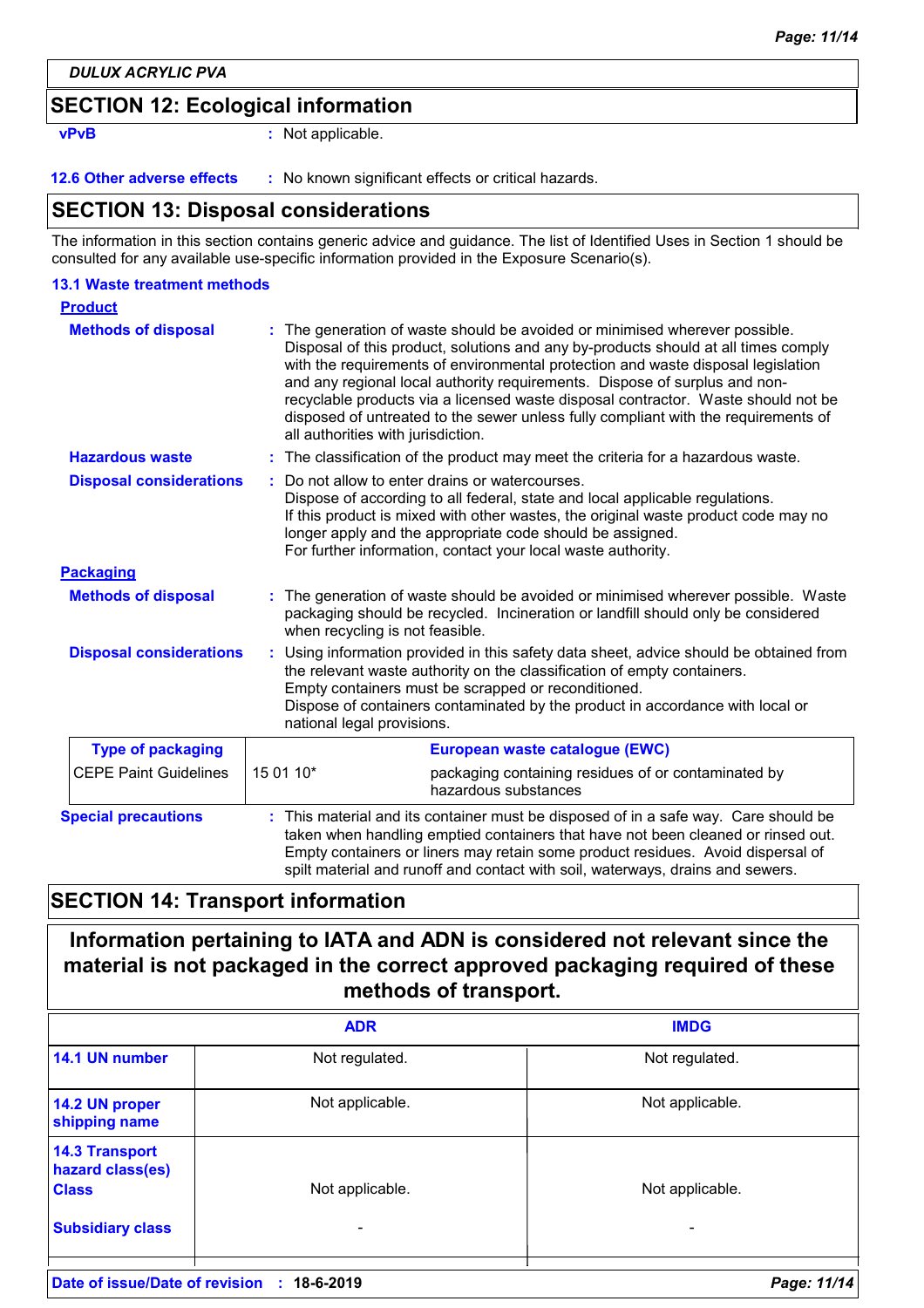| <b>14.4 Packing group</b>                                                                   | Not applicable.                                                                                                                                                                                                        | Not applicable. |  |  |
|---------------------------------------------------------------------------------------------|------------------------------------------------------------------------------------------------------------------------------------------------------------------------------------------------------------------------|-----------------|--|--|
| 14.5<br><b>Environmental</b><br>hazards                                                     |                                                                                                                                                                                                                        |                 |  |  |
| <b>Marine pollutant</b>                                                                     | N <sub>O</sub>                                                                                                                                                                                                         | No.             |  |  |
| <b>Marine pollutant</b><br>substances                                                       |                                                                                                                                                                                                                        | Not available.  |  |  |
| <b>14.6 Special</b><br>precautions for<br>user                                              | Transport within user's premises: always<br>transport in closed containers that are upright<br>and secure. Ensure that persons transporting<br>the product know what to do in the event of an<br>accident or spillage. |                 |  |  |
| <b>HI/Kemler number</b>                                                                     | Not available.                                                                                                                                                                                                         |                 |  |  |
| <b>Emergency</b><br>schedules (EmS)                                                         |                                                                                                                                                                                                                        | Not applicable. |  |  |
| <b>14.7 Transport in bulk</b><br>according to Annex II of<br><b>MARPOL and the IBC Code</b> | : Not applicable.                                                                                                                                                                                                      |                 |  |  |
| <b>Additional</b><br><b>information</b>                                                     |                                                                                                                                                                                                                        |                 |  |  |

### **EU Regulation (EC) No. 1907/2006 (REACH)**

**Annex XIV - List of substances subject to authorisation**

**Annex XIV**

None of the components are listed.

### **Substances of very high concern**

None of the components are listed.

#### **Annex XVII - Restrictions : Not applicable.**

**on the manufacture, placing on the market and use of certain dangerous substances, mixtures and articles**

#### **Other EU regulations**

**VOC :** The provisions of Directive 2004/42/EC on VOC apply to this product. Refer to the product label and/or technical data sheet for further information.

#### **VOC for Ready-for-Use :** Not applicable.

### **Mixture**

**Ozone depleting substances (1005/2009/EU)** Not listed.

### **Prior Informed Consent (PIC) (649/2012/EU)** Not listed.

### **Seveso Directive**

This product is not controlled under the Seveso Directive.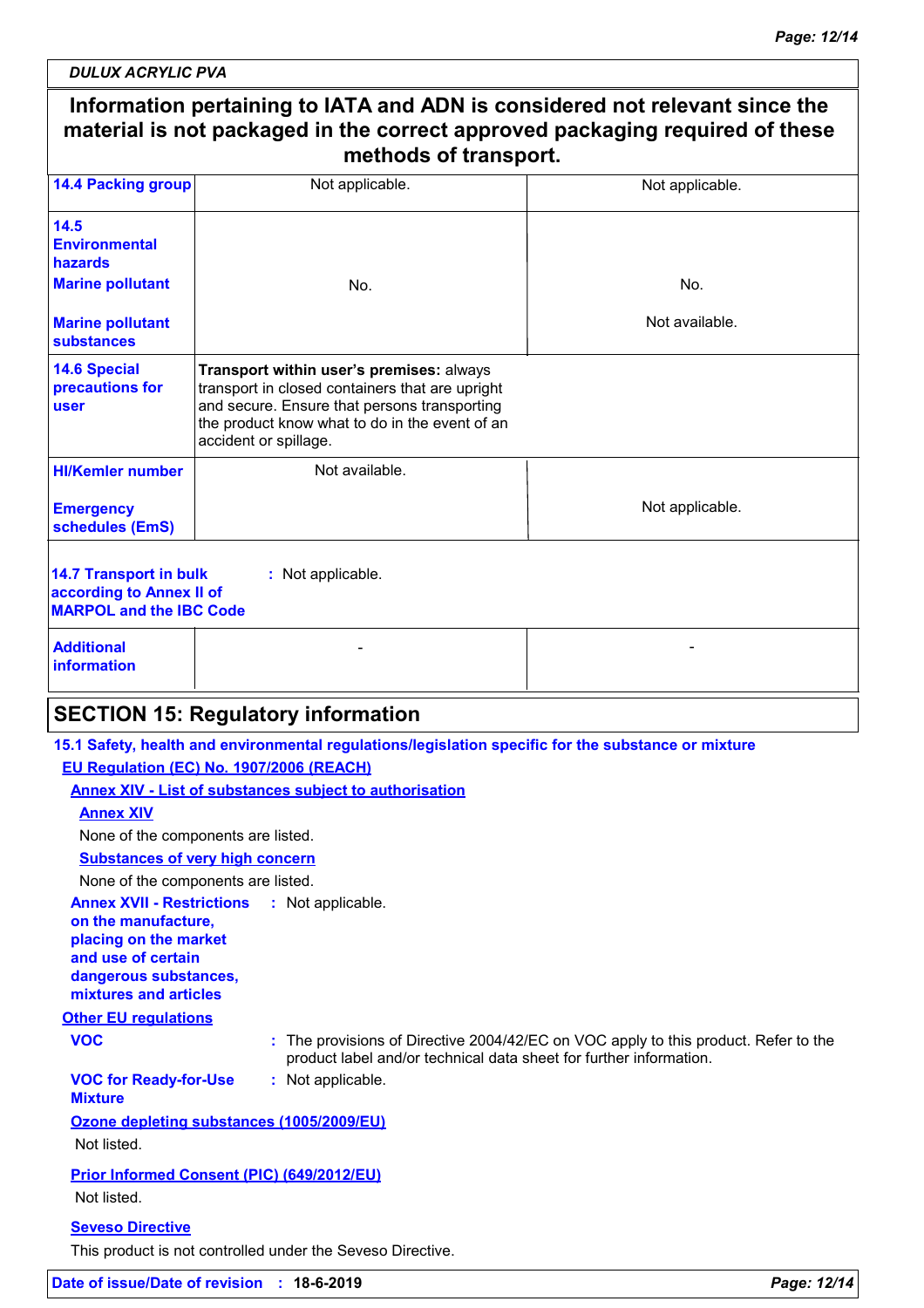### **SECTION 15: Regulatory information**

**International regulations**

**Chemical Weapon Convention List Schedules I, II & III Chemicals**

Not listed.

**Montreal Protocol (Annexes A, B, C, E)**

Not listed.

### **Stockholm Convention on Persistent Organic Pollutants**

Not listed.

**Rotterdam Convention on Prior Informed Consent (PIC)** Not listed.

### **UNECE Aarhus Protocol on POPs and Heavy Metals**

Not listed.

**15.2 Chemical safety** 

**:** No Chemical Safety Assessment has been carried out.

**assessment**

# **SECTION 16: Other information**

**CEPE code :** 1

 $\nabla$  Indicates information that has changed from previously issued version.

|  | <b>Abbreviations and acronyms : ATE = Acute Toxicity Estimate</b>             |
|--|-------------------------------------------------------------------------------|
|  | CLP = Classification, Labelling and Packaging Regulation [Regulation (EC) No. |
|  | 1272/2008]                                                                    |
|  | DMEL = Derived Minimal Effect Level                                           |
|  | DNEL = Derived No Effect Level                                                |
|  | EUH statement = CLP-specific Hazard statement                                 |
|  | PBT = Persistent, Bioaccumulative and Toxic                                   |
|  | PNEC = Predicted No Effect Concentration                                      |
|  | <b>RRN = REACH Registration Number</b>                                        |
|  | vPvB = Very Persistent and Very Bioaccumulative                               |
|  |                                                                               |

**Procedure used to derive the classification according to Regulation (EC) No. 1272/2008 [CLP/GHS]**

| <b>Classification</b> | <b>Justification</b> |
|-----------------------|----------------------|
| Skin Sens. 1, H317    | Calculation method   |

### **Full text of abbreviated H statements**

| Highly flammable liquid and vapour.<br>Flammable liquid and vapour.<br>Toxic if swallowed.<br>May be fatal if swallowed and enters airways.<br>Toxic in contact with skin.<br>Causes severe skin burns and eye damage.<br>Causes skin irritation.<br>May cause an allergic skin reaction.<br>Causes serious eye damage.<br>Causes serious eye irritation.<br>Toxic if inhaled.<br>Harmful if inhaled.<br>May cause respiratory irritation.<br>May cause drowsiness or dizziness.<br>Suspected of damaging the unborn child.<br>Causes damage to organs.<br>May cause damage to organs through prolonged or repeated<br>exposure.<br>Very toxic to aquatic life.<br>Very toxic to aquatic life with long lasting effects.<br>Harmful to aquatic life with long lasting effects. |             |  |
|--------------------------------------------------------------------------------------------------------------------------------------------------------------------------------------------------------------------------------------------------------------------------------------------------------------------------------------------------------------------------------------------------------------------------------------------------------------------------------------------------------------------------------------------------------------------------------------------------------------------------------------------------------------------------------------------------------------------------------------------------------------------------------|-------------|--|
|                                                                                                                                                                                                                                                                                                                                                                                                                                                                                                                                                                                                                                                                                                                                                                                | <b>F225</b> |  |
|                                                                                                                                                                                                                                                                                                                                                                                                                                                                                                                                                                                                                                                                                                                                                                                | H226        |  |
|                                                                                                                                                                                                                                                                                                                                                                                                                                                                                                                                                                                                                                                                                                                                                                                | H301        |  |
|                                                                                                                                                                                                                                                                                                                                                                                                                                                                                                                                                                                                                                                                                                                                                                                | H304        |  |
|                                                                                                                                                                                                                                                                                                                                                                                                                                                                                                                                                                                                                                                                                                                                                                                | H311        |  |
|                                                                                                                                                                                                                                                                                                                                                                                                                                                                                                                                                                                                                                                                                                                                                                                | <b>H314</b> |  |
|                                                                                                                                                                                                                                                                                                                                                                                                                                                                                                                                                                                                                                                                                                                                                                                | H315        |  |
|                                                                                                                                                                                                                                                                                                                                                                                                                                                                                                                                                                                                                                                                                                                                                                                | H317        |  |
|                                                                                                                                                                                                                                                                                                                                                                                                                                                                                                                                                                                                                                                                                                                                                                                | H318        |  |
|                                                                                                                                                                                                                                                                                                                                                                                                                                                                                                                                                                                                                                                                                                                                                                                | H319        |  |
|                                                                                                                                                                                                                                                                                                                                                                                                                                                                                                                                                                                                                                                                                                                                                                                | H331        |  |
|                                                                                                                                                                                                                                                                                                                                                                                                                                                                                                                                                                                                                                                                                                                                                                                | H332        |  |
|                                                                                                                                                                                                                                                                                                                                                                                                                                                                                                                                                                                                                                                                                                                                                                                | H335        |  |
|                                                                                                                                                                                                                                                                                                                                                                                                                                                                                                                                                                                                                                                                                                                                                                                | H336        |  |
|                                                                                                                                                                                                                                                                                                                                                                                                                                                                                                                                                                                                                                                                                                                                                                                | l H361d     |  |
|                                                                                                                                                                                                                                                                                                                                                                                                                                                                                                                                                                                                                                                                                                                                                                                | H370        |  |
|                                                                                                                                                                                                                                                                                                                                                                                                                                                                                                                                                                                                                                                                                                                                                                                | H373 H      |  |
|                                                                                                                                                                                                                                                                                                                                                                                                                                                                                                                                                                                                                                                                                                                                                                                |             |  |
|                                                                                                                                                                                                                                                                                                                                                                                                                                                                                                                                                                                                                                                                                                                                                                                | H400        |  |
|                                                                                                                                                                                                                                                                                                                                                                                                                                                                                                                                                                                                                                                                                                                                                                                | H410        |  |
|                                                                                                                                                                                                                                                                                                                                                                                                                                                                                                                                                                                                                                                                                                                                                                                | H412        |  |

**Full text of classifications [CLP/GHS]**